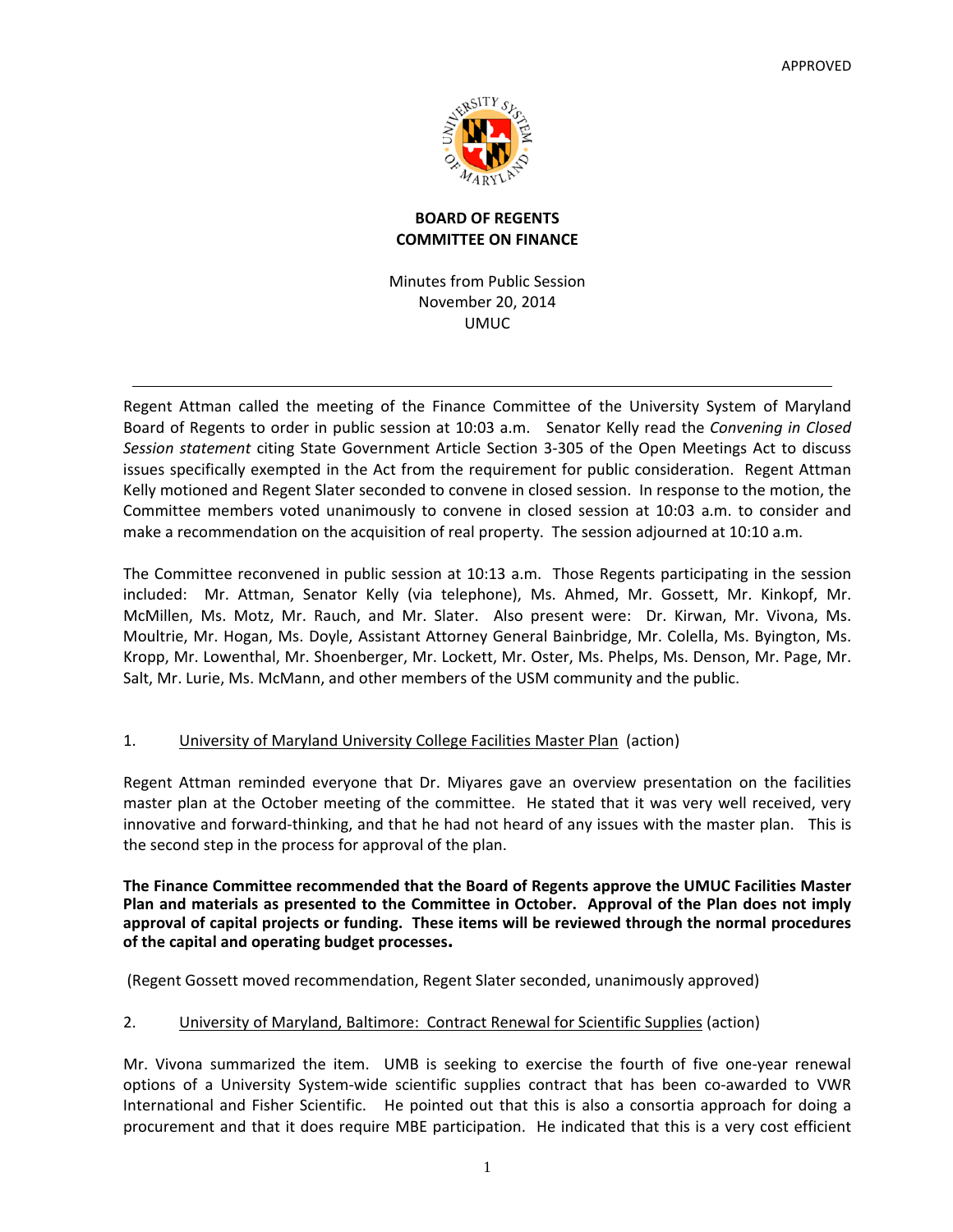contract with discounts ranging from 5% to 73%, while reminding the regents that many of the savings fall closer to the 5% figure. Regent Attman concurred that it was a very efficient contract.

**The Finance Committee recommended that the Board of Regents approve for the University of Maryland, Baltimore, that it may execute the fourth renewal option of the aforementioned contract consistent with the University System of Maryland Procurement Policies and Procedures; Section VII.C.2.**

(Regent Gossett moved recommendation, Regent Ahmed seconded, unanimously approved)

### 3. Opening Fall 2014 Enrollment and FY 2015 Estimated FTE Report (information)

Dr. Muntz gave a presentation on the opening fall enrollment. The USM has a preliminary headcount of 162,277 students, an uptick of about 8,959 students from last year. However, within that figure several events are at play, including the reorganization of the manner in which UMUC administers and reports its overseas online enrollments, which account for much of the increase. For the third year in a row, enrollment at HBI's has fallen. While UMUC's stateside enrollment is up, there is only a slight growth of enrollment at several traditional campuses. Importantly though, first-time full-time freshmen enrollment is up. Several slides in the presentation illustrated that the absence of the enrollment funding initiative continues to compromise enrollment and degree attainment goals.

(A copy of the slide presentation is on file with the official copy of the meeting minutes in the Office of the Chancellor.)

### **The Report was accepted for information purposes.**

## 4. University of Maryland, College Park: Renovation, Conversion, and Expansion of the Cole Student Activities Building (action)

Dr. Loh, Dr. Hatfield, Dr. Pollock, and Mr. Pines, presented a proposal to transform the Cole Student Activities Building into an academic, research and indoor football complex. Dr. Loh called the project a transformative project that would completely integrate education, research, and athletics with the creation of a Terrapin Performance Center; a Center for Sports Medicine, Health and Human Performance; and an Academy for Innovation and Entrepreneurship. The latter—an innovation lab for prospective entrepreneurs—Dr. Loh stressed as the piece that would set the University apart from all others in the country. The sports medicine and performance center would be another significant MPower collaboration, partnering UMCP, the University of Maryland, Baltimore, and the University of Maryland Medical System. Thirty‐percent of the facility will be devoted to academic and research space. The bowl of the arena will be excavated, converted and expanded into a full size indoor football practice field. Outdoors, two practice fields will be constructed. Importantly, the facility will be open and available to all students when not in use by the athletic teams. During his presentation, Dr. Loh highlighted several centrally located parcels on a campus map that will become available for use for future academic facilities. Dr. Loh indicated that University already has \$45 million in private donor pledges for the \$155 million project. A recent event held on the campus hosted many potential donors for the project as well. The University will need to raise another \$50 million in private donations to complement \$25 million of state capital funding and \$25 million of institutional funding.

Dr. Hatfield discussed the opportunity to bring in expertise from Baltimore which will provide the ability to conduct clinical trials in a medically safe environment, perform motion analysis, provide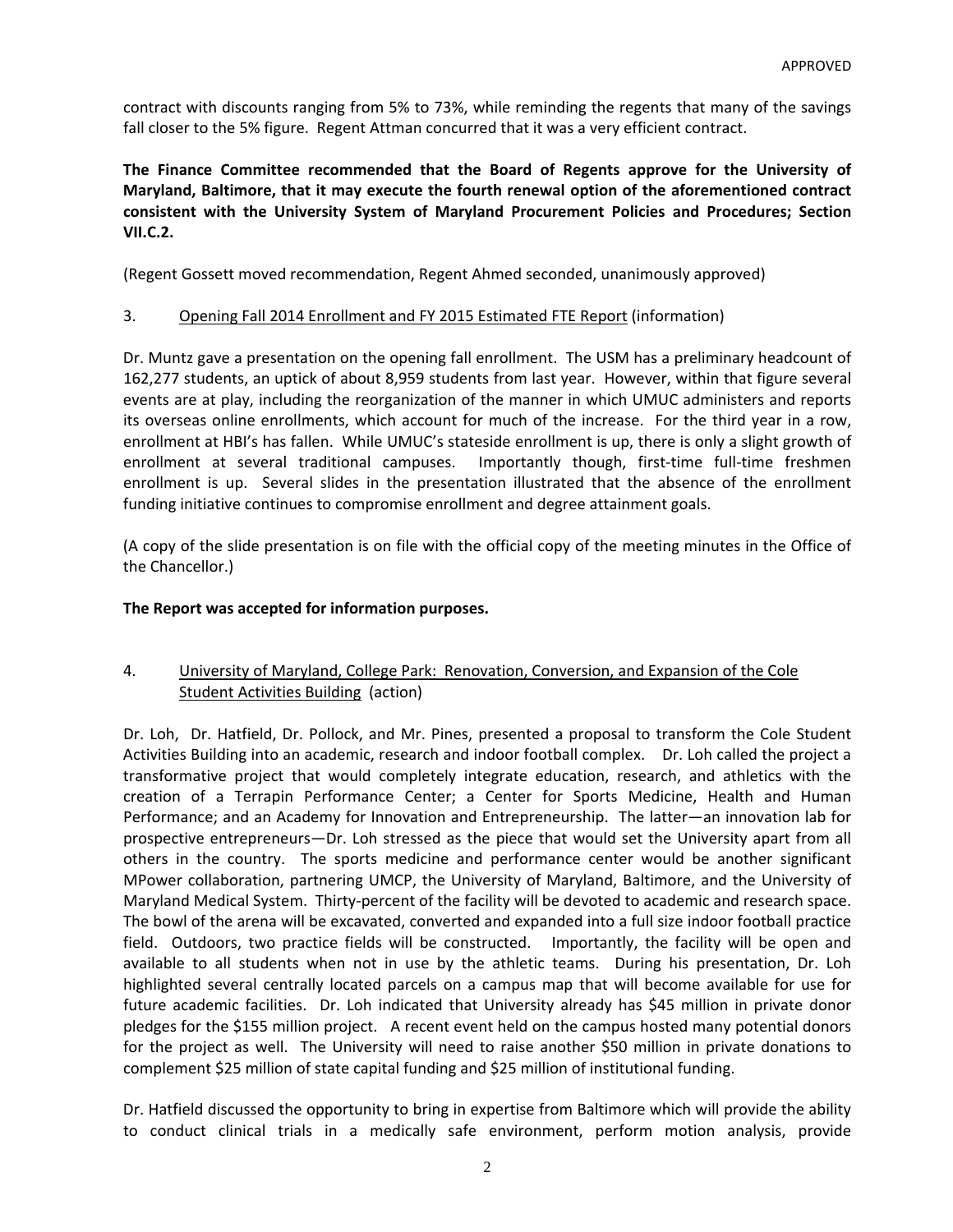undergraduate students with experiential learning activities, and help to attract the best and brightest. He reflected on the impact to scholars and student mentoring. He suggested that the project presented a unique opportunity to provide a national model for team science and the promotion of public health. Dr. Pollock stated that providing a robust clinical presence for the student‐athletes was imperative and that the project offered the ability to create a sports medicine center of excellence for the DC region. Dr. Pines also spoke of the MPower collaborations, and emphasized that the endeavor is not just for the sports athletes, but for the citizens of Prince George's County and the State of Maryland.

While very supportive of the proposal, the committee members raised several concerns. First, Regent Slater asked about the project's place in the capital queue, and also, the possibility of creating a stand‐ alone Center for Sports Medicine. Mr. Vivona responded that the project's capital funding was preauthorized during the last legislative session, and the project would have been actively considered this year. He added that given the characteristics of the project, particularly the heavy amount of donor‐ based funding, it was a candidate to move along. In its initial stages, the project was sized at about \$200 million, however, it had been optimized at a level of expected external revenue. President Loh indicated that it takes a good deal of funding to start new programs, and the reality is that the front porch of the university is athletics and the challenge is to link the porch to the rest of the house. He added that many of the donors are passionate about athletics, so this project presents an opportunity to bridge the two pieces. In response to Regent Slater, he noted that funding had not previously materialized for a stand‐alone facility. Senator Kelly stated that the project was attractive for a lot of reasons, particularly the two campuses working together. He stated that the sports medicine aspect of the project is extremely important given the injuries sustained by athletes today. Regent McMillen spoke of the historic significance of the Cole facility and reflected on the future path of college football with regard to the raised awareness of head injuries. He questioned what would happen if the fundraising efforts were to fall short. Regent Kinkopf echoed a similar concern. Mr. Vivona responded that the school would have to reach the goal of \$90 million, and if for some reason the fundraising stopped, one would likely know in the next two years. He added that a mid‐point correction could be put in place. Regent McMillen stated that it would be important to know the timeframe and consequences of the project's "trigger points" and asked that the Board receive a written response prior to its meeting in December. Regent Rauch added that it was important that the University's budget be protected. Regents Attman and Gossett voiced their support for the project, noting that it was a great preservation of Cole.

While offering her support of the project, Regent Ahmed explained that numerous student groups and activities would be displaced as a result of the renovation and repurposing of the facility. She pointed out that many of the groups could suffer over the period of uncertainty and have a hard time sustaining membership and interest without a home base. She gave an impassioned plea for the development of a relocation plan for the student groups that would be impacted by the project. Regent Ahmed then offered an amendment intended to tie the approval of the project to the development of a student group/activities' space plan by the UMCP administration prior to the December 12 Board meeting. In response to this request, Dr. Loh indicated that he would work with the student groups and cited several facilities undergoing renovation that could be looked at as potential solutions to the space issues. He also noted that he recently met with student leaders who were seeking space for an additional 60 groups on campus. Mr. Colella pointed out that even with the Board's approval, there would not be any construction activity until December of 2015, thereby providing twelve months before any student group is affected. After a thoughtful discussion of the proposed language among the regents, and following a vote on the amendment with several members dissenting, Mr. Attman proposed that additional language be fleshed out and added to the existing recommendation. [That language was subsequently circulated among the committee members, received support and is included below.] The discussion then turned back to the cost of the project and the issue of fundraising. Dr. Loh reiterated